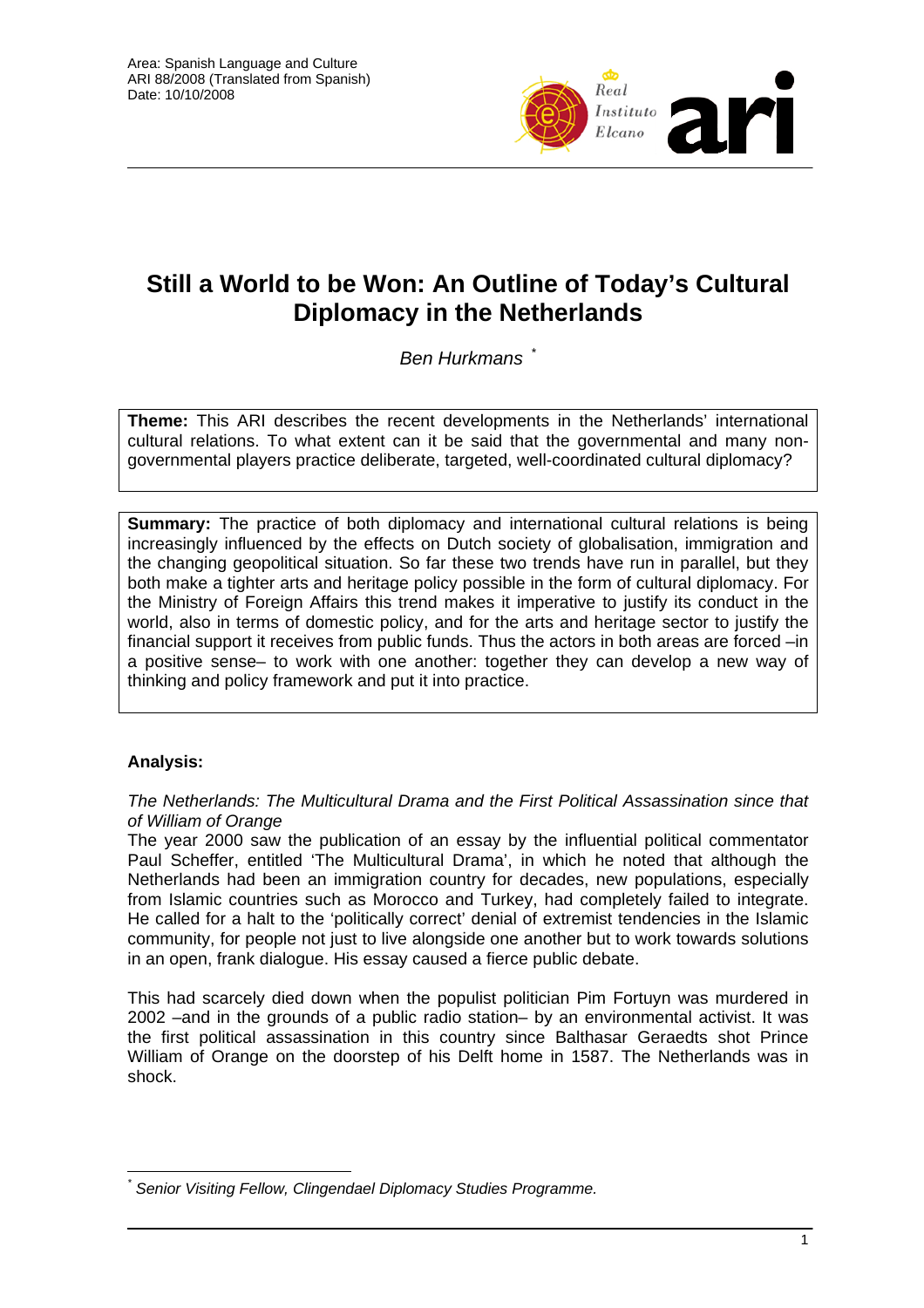

The country was shocked yet again in 2004, this time by the murder of the film maker and columnist Theo van Gogh, by a man of Moroccan origin living in Amsterdam. The killing was carried out as a ritual sacrifice. The assassin's motive was directly traceable to a film pamphlet, *Submission 1*, which Van Gogh had made in collaboration with Ayaan Hirsi Ali, a Dutch MP of Somali origin. The short film, broadcast on national public television, was intended as an indictment of the suppression of women under Islam and at the same time as a deliberately provocative manifesto. The argument was illustrated by texts from the Koran on naked women's bodies. It was far from being a high-quality artistic product. That it would result in angry Letters to the Editor, many of them from Muslim women themselves, or in taking them to court, was only to be expected; but that it should be taken as a motive for murder dumbfounded the whole right-minded Dutch population.

The Netherlands has lost its innocence –that was also the reaction of the stunned foreign press, which over a relatively short space of time had been presented with an X-ray of Dutch society that left nothing to the imagination–. What had happened to the familiar tolerant, harmonious, progressive, dynamic country on the North Sea? We have had a violent awakening. The Netherlands, which liked to see itself as a 'guiding light' in the world, had to reinvent itself. It went into self-analysis, as it were.

The latest event that has won us the doubtful honour of making the world press is the appearance on the Internet of the film *Fitna* in 2008. Our embassies in the Islamic world were placed on high alert as a precaution. *Fitna* is an amateurish piece of hackwork, devoid of talent, by the right-wing populist Dutch MP Geert Wilders. The message is simple and crude: the Koran incites to violence (it goes without saying that his cut-andpaste job does not fail to include the still shocking images of the Twin Towers collapsing). The government immediately repudiated the message of *Fitna*. Meanwhile, the Public Prosecution Service has rejected all charges against Wilders of discrimination against and deliberate insult to Muslims. While his many rabid statements in the House of Representatives and his video clip are hurtful, they do not constitute criminal offences, given 'the context of the public debate', according to the ruling.

As we can see from the foregoing, when politicians use the medium of art to disseminate their opinions there are two losers: politics and art. It is not the purpose of art to proclaim a message. As the Dutch poet Gerrit Komrij aptly put it, 'Art is not a donkey for carrying parcels but a swan'. Bad art is thus, by definition, bad cultural diplomacy as well.

## *New Parameters for More Intensive Public Diplomacy*

Before the upheaval that marked the start of the new millennium, the thrust of public diplomacy was mainly to explain Dutch policy on ethical questions such as euthanasia and abortion, gay marriage and toleration of soft drugs. This progressive policy was little known or understood in many countries, even in Western Europe. The unjust image of the Netherlands as a cold laboratory of social ethics was and still is in need of correction. Recently, however, fresh issues have been added to the list, the most important ones being our restrictive immigration policy, the difficulty we are experiencing with integrating the Muslim community in particular, our approach to extremism, and freedom of expression versus deliberate attempts to hurt those of other beliefs. These are all social problems that are not confined to the Netherlands, and they can only be solved internationally, starting in Europe. In a nutshell, they call not for diplomacy in the form of detailed explanations of how (and how well) we do things but for close cooperation and exchange with governmental and non-governmental bodies in countries with similar problems and with the countries of origin, eg, Morocco and Turkey. In recent years the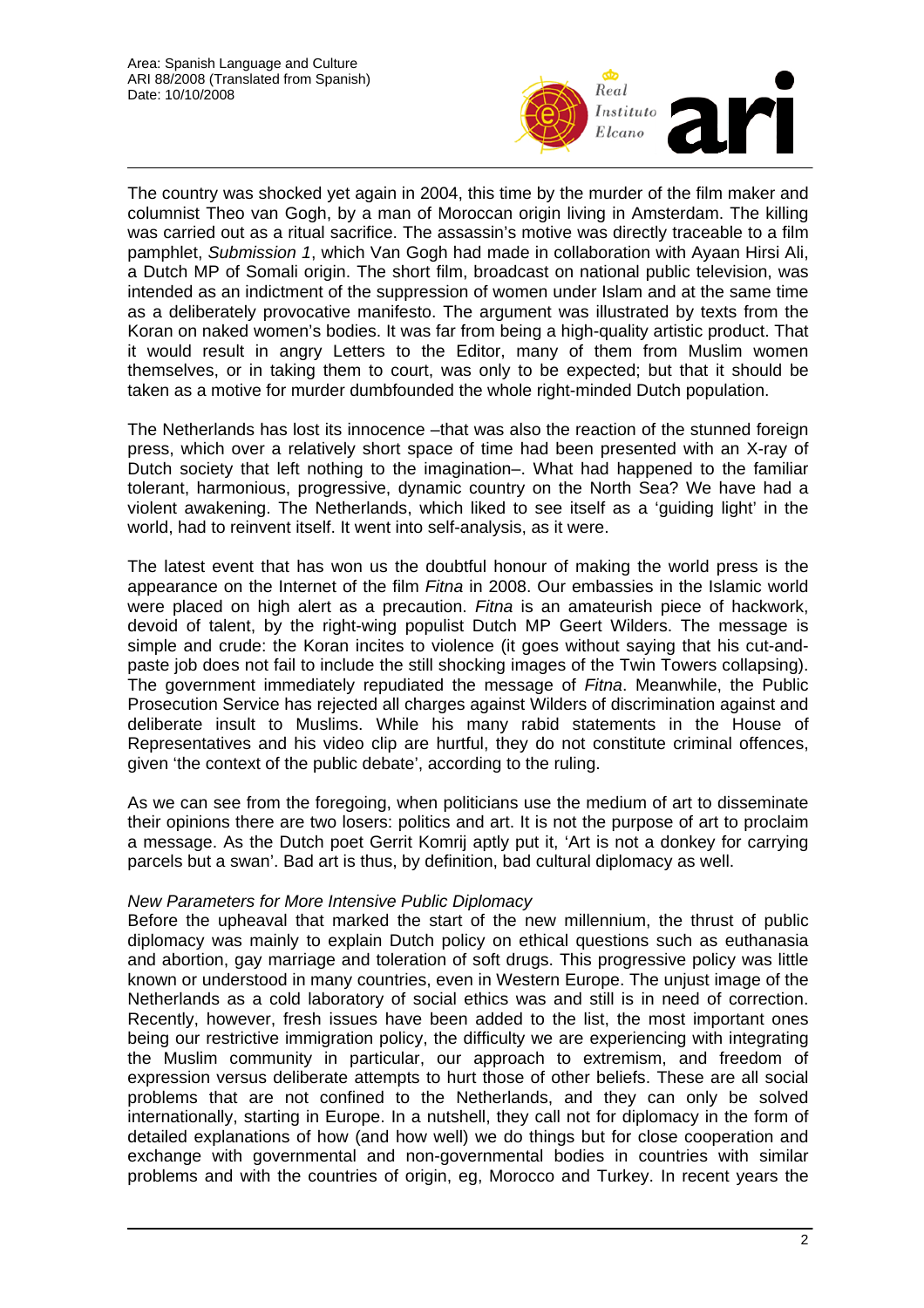

Ministry of Foreign Affairs has stepped up its public diplomacy campaign, taking these issues on board, and it is developing a more strategic approach to International Cultural Policy in collaboration with the Ministry of Education, Culture and Science. Art and heritage can thus announce themselves as serious 'tools' in Dutch cultural diplomacy, albeit it is still in its infancy.

## *An Outline of International Cultural Policy*

Most Western European countries with a major cultural tradition have a dense network of cultural centres in the rest of the world. The Netherlands has only three. The oldest is the Institut Néerlandais in Paris, which dates back to 1957. Then came the Erasmus House in Jakarta, in 1980, which places a contemporary stamp on the strong, but also complex, historical ties with Indonesia from the colonial era. Its aim is to preserve the shared cultural heritage, and it hosts exhibitions, concerts and literary encounters. Along with the local embassy it also organises cultural collaboration and exchange between the two countries (a total of 65 Dutch-based arts and heritage activities in 2007). More than 20 years after the Flemish cultural centre De Brakke Grond was opened in Amsterdam, 2004 saw the opening of the Flemish-Dutch centre deBuren. Flanders and the Netherlands, strongly linked –but also to some extent separated– by language and culture, have thus created a cultural platform in the European capital.

It has never gone any further than these three. The Scientific Council for Government Policy recommended setting up new cultural institutions in Cologne, London and New York in the mid-1980s, but nothing has come of it. Nor is the commemoration in 2009 of the foundation of New York (New Amsterdam) by 'our' Henry Hudson expected to bring the revamped plan for a Holland House in the city any closer to realisation: the cost is thought to be simply too high and out of proportion to the anticipated effect on cultural presence and exchange. The government prefers to use its ever scarce resources more flexibly. How does that look like? This question has still not received a satisfactory answer.

## *Better Policy Coordination for the Past 10 Years*

It was only in the mid-1990s that the Netherlands developed a more coordinate international cultural relations policy, beginning with a reorganisation of foreign policy itself. The Fall of the Wall demanded a radical rethink of our relationship with the countries of Central and Eastern Europe in particular. A major reorganisation of our diplomatic presence in the world took place. The Netherlands focused on strengthening its position in the European integration process, a striking feature of the operation being the aim of allowing culture to play a more important role in foreign policy. The seriousness of this intention was shown by the fact that this time, for the first time in history, a substantial additional budget was set aside for it. The money, referred to as the Netherlands Culture Fund (part of HGIS, the Homogeneous Budget for International Cooperation) was released as a result of the reorganisation operation.

It was decided, moreover, to settle the dispute between the Ministry of Foreign Affairs and the Ministry of Education, Culture and Science as to which of them has competence for International Cultural Policy. The two Ministries have fought for supremacy in this field for decades. The Foreign Affairs Ministry regarded culture as part of foreign policy. The Education Ministry considered it to be an extension of national cultural policy, thus falling within its area of operation and expertise. These 'instrumental' and 'intrinsically artistic' views respectively seemed to be mutually exclusive. It was therefore decided in 1997 that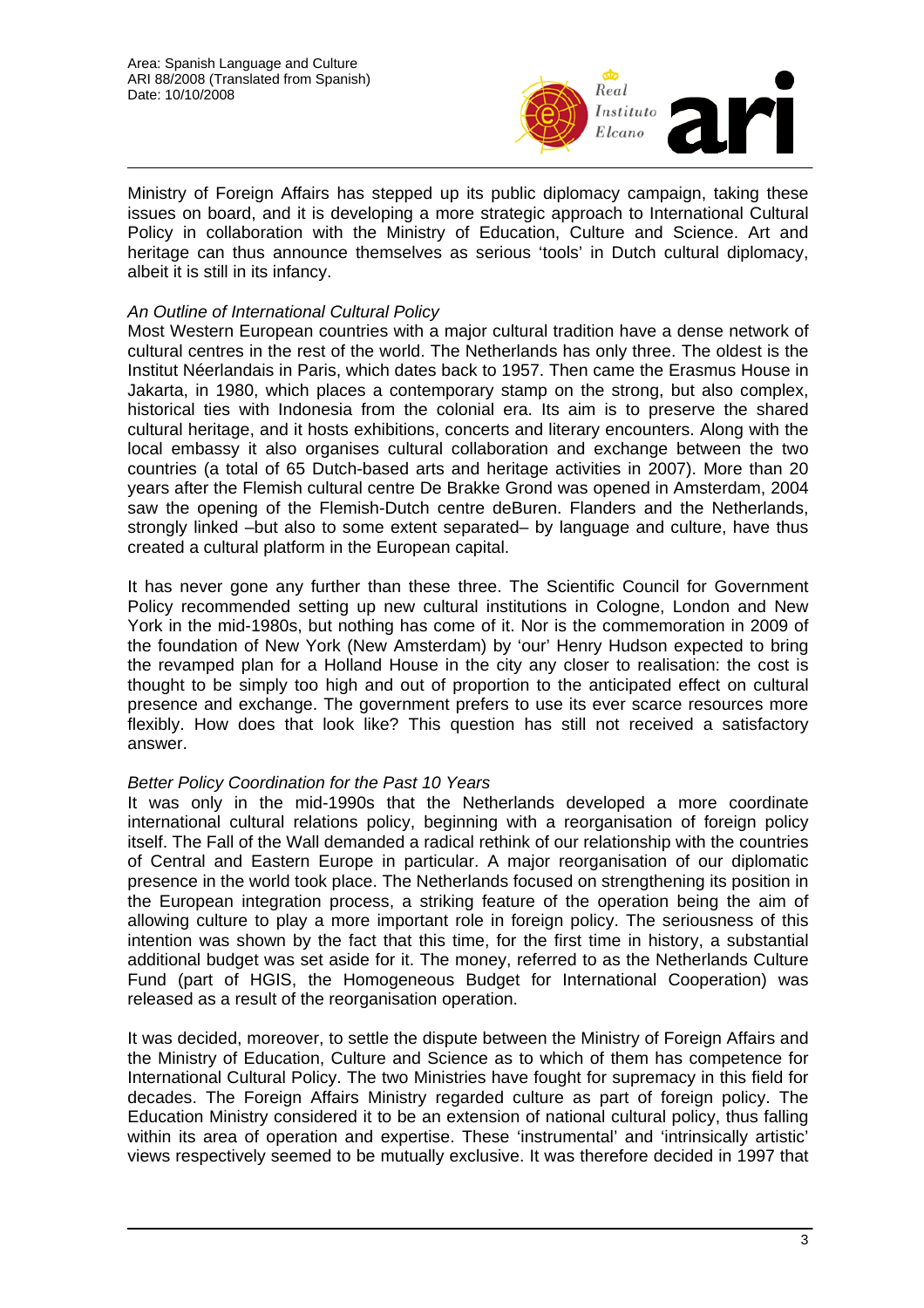

the two Ministries should spend the additional funds in proper consultation on two main objectives:

- (1) Strengthening the international profile of Dutch arts and culture
- (2) Promoting good mutual relations with certain countries

This reflected a sincere intention to combine intrinsically cultural and foreign policy elements: in other words, culture should be a fully-fledged third key element in foreign policy, alongside politics and economics. The Foreign Affairs Ministry used this financial boost to strengthen its Culture Department in 13 priority areas. The Education Ministry delegated the funds to the national Cultural Funds and Sector Institutes, in line with the arm's-length principle which was applied throughout the sector at the beginning of the 1990s. An official committee of the two Ministries made recommendations directly to the respective Ministers on large-scale events. And the two Ministries set up an exchange scheme for civil servants to improve one another's expertise in this joint area of activity.

#### *International Cultural Policy: Some Key Figures*

For a small country it is fair to say that the Netherlands is particularly active in the arts. The number of recorded foreign activities by artists and arts institutions went up by 20% in 2007 compared with 2006, 4,572 as against 3,673. This multiplicity of activities covers all the arts and cultural heritage, taking place in over 50 countries throughout the world. Music is by far the most active sector abroad, accounting for some 35% of activities; visual arts and cinema account for about 15% each; theatre, dance and literature for about 35% together; the remaining 15% of activities are in the fields of architecture, design, multimedia, photography and heritage.

As regards geographical distribution, our neighbour Germany is well in the lead with 790 activities, followed by the US (468), Belgium (316), France (302), Italy (267), Austria (191), the UK (176), Japan (143), Spain (138) and Poland (118).

A strong climber in the league table is China, in 11th place with 99 activities (as against 66 in 2006, 40 in 2005 and 21 in 2004). (Source of key figures: *[www.sica.nl](http://www.sica.nl/)*.) The explanation for China's rise, now under Dutch International Cultural Policy, is very simple, namely the Netherlands China Arts Foundation, which was recently set up by the two Ministries involved and aims to intensify cultural relations between the two countries. They have given the Foundation a start-up grant to mobilise the arts field to begin cooperating or develop existing contacts with Chinese artists and arts organisations. This deliberate focus on a particular country for foreign policy and economic reasons is a new and very recent feature of International Cultural Policy.

#### *Two Major Turning Points on the Path to Cultural Diplomacy Policy*

The shocking socio-political events of recent years have had a lasting influence on ideas about the importance of culture in diplomacy. There are also two projects that have given a strong impetus to the new practice of cultural diplomacy and thinking on that subject.

The Netherlands held the Presidency of the EU in the first half of 2004. An innovation in International Cultural Policy, and a major turning point on the path to cultural diplomacy, was the project 'Thinking Forward', under which programmatic heading a comprehensive contemporary arts programme was held in the countries of Central and Eastern Europe joining the EU, and by those countries in the Netherlands. How did this innovation come about? It was an initiative of the Ministry of Foreign Affairs, with clear and distinct foreign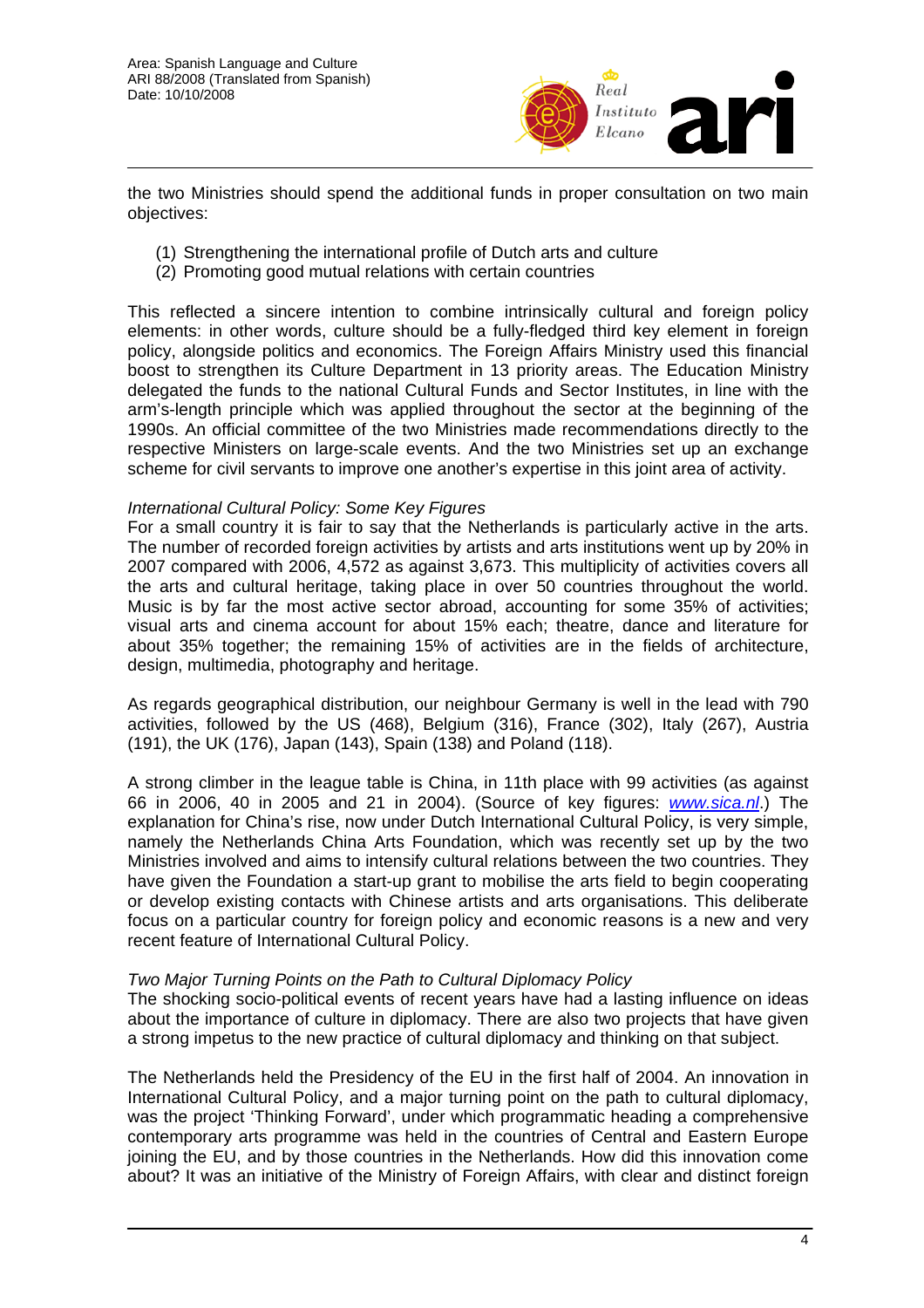

policy objectives. In consultation with the Education Ministry the Ministry asked the *Fonds voor de Podiumkunsten* (Performing Arts Fund) to arrange an arts programme with the Mondriaan Foundation. There was no interference whatsoever on matters of content: they were given carte blanche. A budget of around €2 million was provided. The result was over 90 theatre and dance events, concerts, exhibitions, debates and lectures in all the new Member States and the Netherlands. In a very short space of time the Director and his artistic team managed to more than double the budget from sponsorship and grants from the arts bodies themselves. This was a turning point, especially as it showed that it was perfectly possible to reconcile foreign policy interests and intrinsically artistic processes with one another, to their mutual benefit. The evaluation of this large-scale project produced a remarkable conclusion from the arts sector, that more could have been achieved in diplomatic terms, had it not been for reticence on the part of the politicians.

Another turning point, of a reflective nature, was the publication in 2005 of a collection of essays, 'All that Dutch', an initiative of the Service Centre for International Cultural Activities (SICA), in which art professionals, academics, politicians and policy-makers gave their undiluted and strikingly unanimous opinion on the state of Dutch International Cultural Policy. What it boiled down to was this: the Netherlands has turned in on itself, partly as a result of recent political developments; it is not taking sufficient account of globalisation and the changing geopolitical situation in the world; the arts are not sufficiently engaging with present-day social reality, which is a local reflection of global change; as a result they are in danger of losing their position in the international vanguard; a whole lot of activities are taking place in a whole lot of foreign countries, but it is a mere volley, not very effective and lacking a long-term strategic plan. And it was from the unimpeachable quarter of the art professionals that the most remarkable observation came:

'Dare to make choices, you people in government! Be more explicit when setting priorities in your policy, and it's OK to base them on purely foreign policy considerations. The art world and politics have had their backs to one another for too long. It's high time for the former to pay more attention to the real world and the latter to develop more genuine interest in what the muses can do.'

A direct result of the publication was the 2006 policy statement by the two Ministries, *Koers Kiezen* ('Setting a Course'). For the first time International Cultural Policy gained a strategic component, and the development of cultural diplomacy thus began.

## *The Main Players in the Field of Cultural Diplomacy*

In addition to the two Ministries, the Council for Culture plays a role in the development of broad policy as an advisory body to the government. In turn it bases its analyses and recommendations partly on those of the Funds and Sector Institutes, which operate close to the grass roots, as grant-giving bodies and specialist service and research centres for artists and arts institutions in all fields. By far the largest Funds are those for the performing arts, visual arts and cinema, but those for literature and architecture, although their budgets are modest, are just as influential in their fields. The main Sector Institutes are those for theatre and dance (Theater Instituut Nederland), all genres of music (het Nederlands Muziekcentrum) and architecture (the Netherlands Architecture Institute). The function of Sector Institute for the visual arts is fulfilled, where necessary, by the two Funds, the Mondriaan Foundation for museums and art galleries and the Netherlands Foundation for Visual Arts, Design and Architecture for individual artists. Most of these Funds and Institutes took on their present form in the past two decades. They play a vital